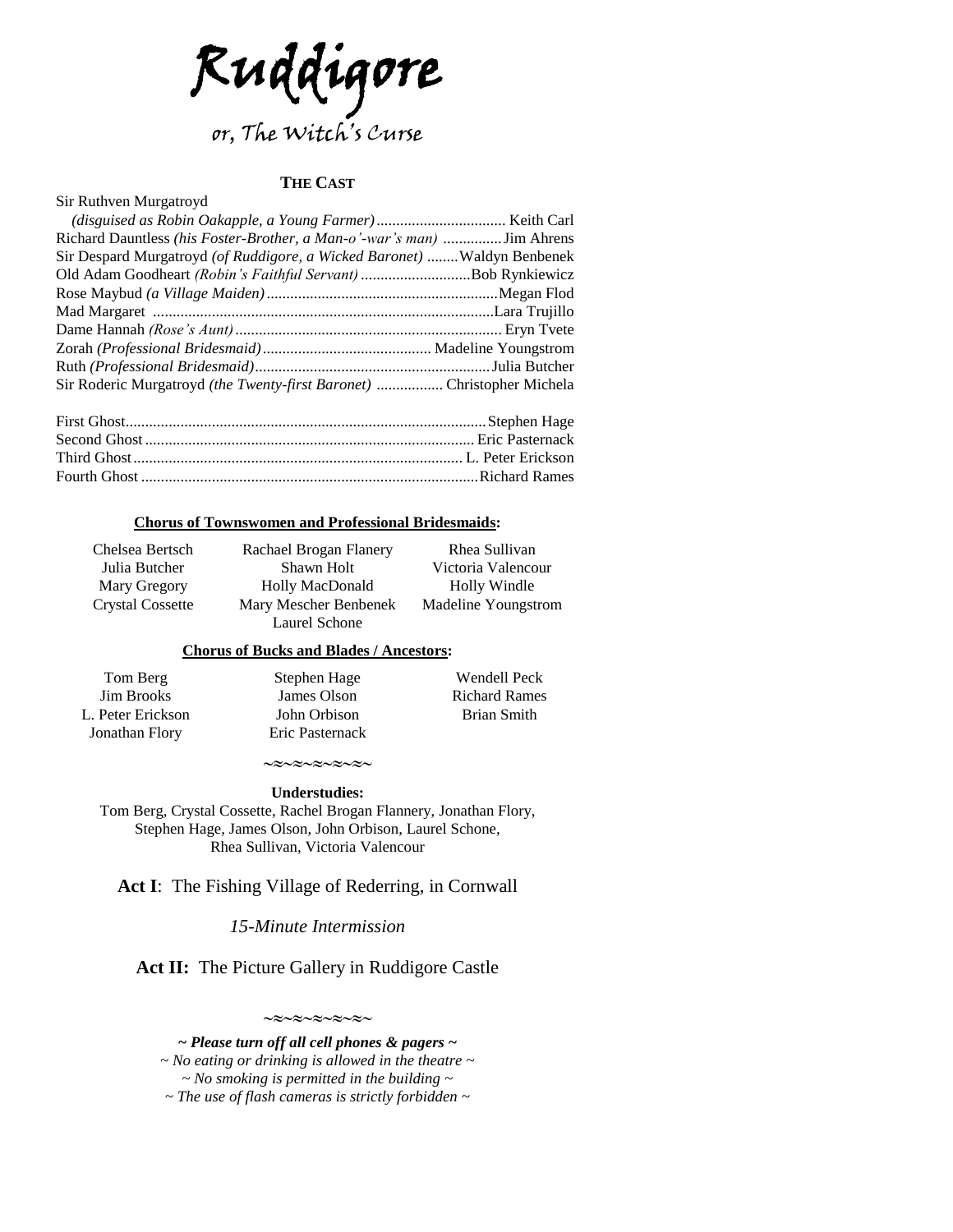## **DIRECTOR'S NOTE**

The theatre of the mid-nineteenth century, when W. S. Gilbert was growing up, is remembered today more for the lavishness of its scenic effects than for the quality of its literature. These were the days when Mazeppa's horse galloped on a treadmill, the Corsican brothers leaped out of their famous trap, and a tremendous thunderstorm was expected in any decent second act. The characters, on the other hand, were strictly two-dimensional and hampered by the moral imperative that good be rewarded and evil punished. Every heroine was pure as driven snow. No villain had a single redeeming human quality. All seamen were hearty and all retainers faithful. This was the golden age of the melodrama.

W.S. Gilbert took great pleasure in skewering the conventions of melodrama in *Ruddigore*. He is delightfully adept at sending up (and cutting down) the bombastic and sentimental speeches. His heroine, Rose Maybud, is guided more by an obsession with etiquette than by any moral compass. The villain, Despard, revels in thwarting his ancestors by committing good deeds. We are treated to walking ghosts, a mad scene, a legendary curse, and – well, we tried but couldn't quite work in that thunderstorm. Still, we think Sullivan's music will more than make up for the loss!

—Lesley Hendrickson

## **SYNOPSIS**

Act I — The corps of Professional Bridesmaids of the village of Rederring bemoans the fact that no one requires their services, since all the eligible men are waiting until pretty Rose Maybud makes up her mind whom to marry. When the bridesmaids, in desperation, urge Rose's old aunt Hannah to think of marrying, she explains her unhappy romantic history with Roderic Murgatroyd, Baronet of Ruddigore. A witch had cursed the family, so that each inheritor of the title became a Bad Baronet, compelled to commit one crime per day or die in agony. Hannah renounced Roderic, who died ten years ago.

Rose's most likely suitor, Robin Oakapple, is too shy to propose, and Rose herself is inhibited by her adherence to the teachings of an etiquette book. Robin's old servant, Adam Goodheart, regrets that Robin cannot claim his true rank as Sir Ruthven Murgatroyd, rightful heir to the Baronetcy of Ruddigore. Rather than succeed to the title and its curse, he has run away and left his younger brother, Despard, to inherit.

Richard Dauntless, a sailor who is a foster-brother of Robin, arrives and demonstrates that he, at least, is not shy. He offers to help Robin by speaking to Rose on his behalf. When Richard sees her, he decides to woo her for himself, and succeeds. The disappointed Robin reveals his feelings for her, so Rose changes her mind and engages herself to him instead. We then meet Mad Margaret, yet another victim of the curse, unhinged by the loss of her love, Despard, when he became a Bad Baronet. A chorus of "Bucks and Blades" (dandies from the city) charm the local women. Despard breaks in upon their flirtation, scaring them away. The rejected Richard, seeking a way to regain Rose, decides to reveal Robin's secret identity to Despard (who had thought his older brother dead). After everyone sings a madrigal on the seasons, Robin is publicly exposed as the true Bad Baronet, whereupon Rose renounces him and reluctantly resumes her engagement to Richard. Despard, freed from the curse, returns to Mad Margaret.

Act II — After a week, Robin is finding it hard to fulfill his crime quotient. Rose and Richard, attended by the Bridesmaids, come to his castle to ask his consent for their marriage. He grudgingly gives it. Alone in the family portrait gallery, he appeals to the images of all the past Bad Baronets for mercy in his predicament. They come to life and insist he fulfill the terms of the curse. Roderic, as the most recent of the ghosts, acts as spokesman and chief enforcer. Robin is forced to agree to "carry off a lady" before nightfall, so he sends Old Adam to do it. Despard and Margaret, in their reformed character of district visitors (church social workers), come to urge Robin to give up his evil ways. He agrees, but is dismayed to find that Adam has already carried off the maiden, who turns out to be Dame Hannah. Robin calls on the portrait of Roderic for aid. He steps out of his picture frame and into the arms of his old love, Hannah. Robin has an inspiration, and calls everyone in for the revelation of the solution to the curse.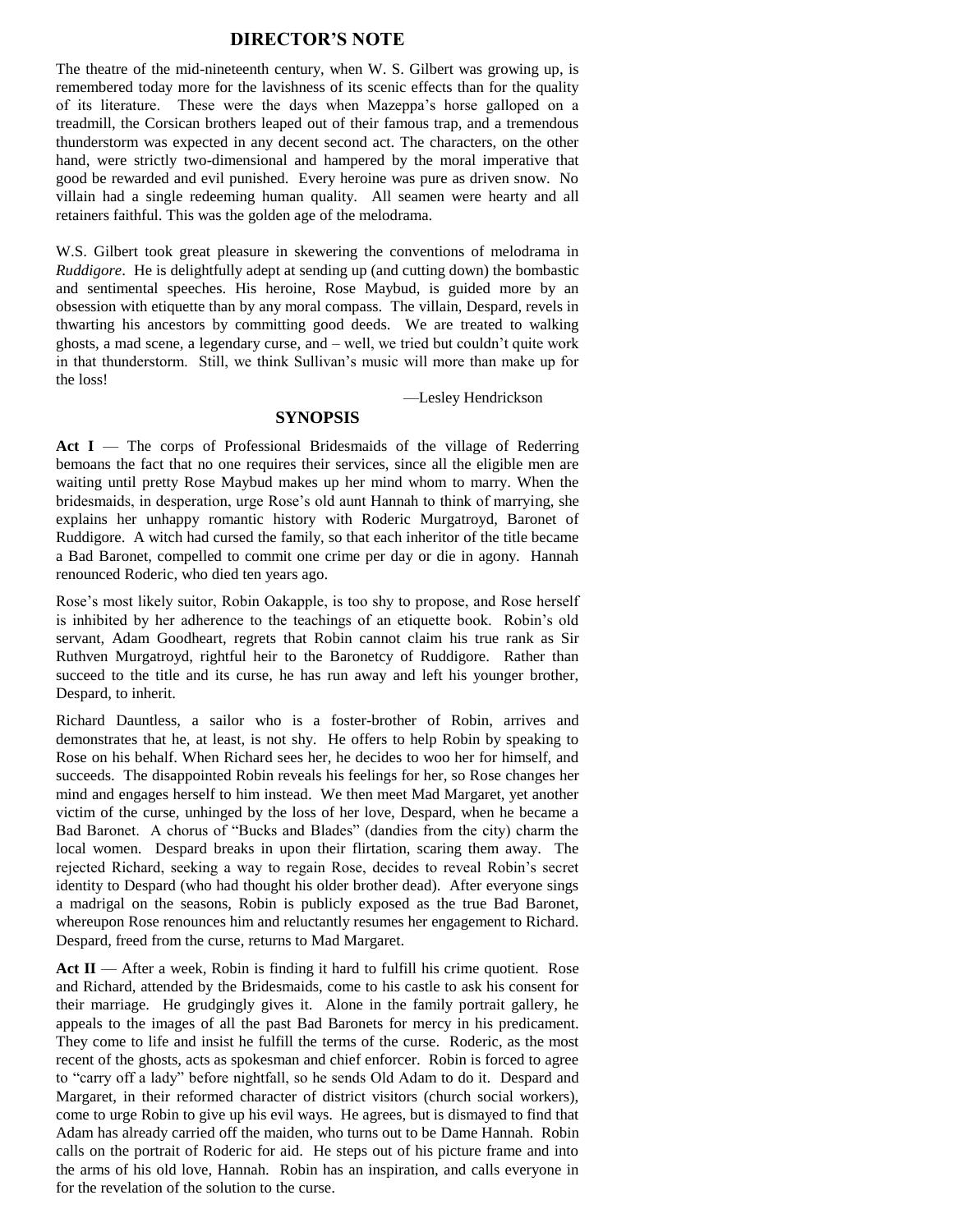## **PRODUCTION STAFF**

| Assistant Stage ManagersJack Kravik, Trina Morrison, Brianna Sullivan  |                                                                             |
|------------------------------------------------------------------------|-----------------------------------------------------------------------------|
|                                                                        |                                                                             |
| Set Construction Ernest Brody, Peter Erickson, Bob Hunter, Jack Kravik |                                                                             |
|                                                                        | Allan Lotsberg, Dean Laurance, Bud Peterson, Larry Rostad, and cast members |
|                                                                        |                                                                             |
|                                                                        |                                                                             |
|                                                                        | Lesley Hendrickson, Jo Pasternack, and cast members                         |
|                                                                        |                                                                             |
|                                                                        |                                                                             |
|                                                                        |                                                                             |
|                                                                        |                                                                             |
|                                                                        |                                                                             |
|                                                                        |                                                                             |
|                                                                        |                                                                             |
|                                                                        |                                                                             |
| Ticket helpers Jack Kravik, Dean Laurance, Richard Rames, Holly Windle |                                                                             |
|                                                                        | Rhea Sullivan, Mary Gregory                                                 |
|                                                                        |                                                                             |

## *The Board:*

## **ORCHESTRA** (Includes Substitutes)

| Michele Anderson, Victoria Athmann, Amy Atzel                            |
|--------------------------------------------------------------------------|
| Nancy Birth, Joe Dolson, Kate Kelly, David Kozamchak                     |
| Jillian Lantry, Di Li, Lorine Menzhuber, Miyuki Onishi                   |
| Jonathan Schellenberg, Kristen Weeks, Theodora Wynhoff                   |
|                                                                          |
| Scott Olsen, Tom Rognsvoog, Aija Ronis                                   |
| CelloCoral Bastien, Tim Perry, Eric Jorve, Emily Reck, Karen Rognsvoog   |
|                                                                          |
| Flute  Kathleen Hansen, Kristen Kinnear-Ohlmann, Nancy Wucherpfennig     |
|                                                                          |
|                                                                          |
|                                                                          |
| Horn  Michael Engh, Chris Hahn, Angela House, Jeffrey Ohlmann, Bob Olsen |
|                                                                          |
|                                                                          |
| Tim Jung, Greg Michnay, Greg Onstad                                      |
|                                                                          |
| Rehearsal Pianists: Steven Norquist, David Evan Thomas, Jean Van Heel    |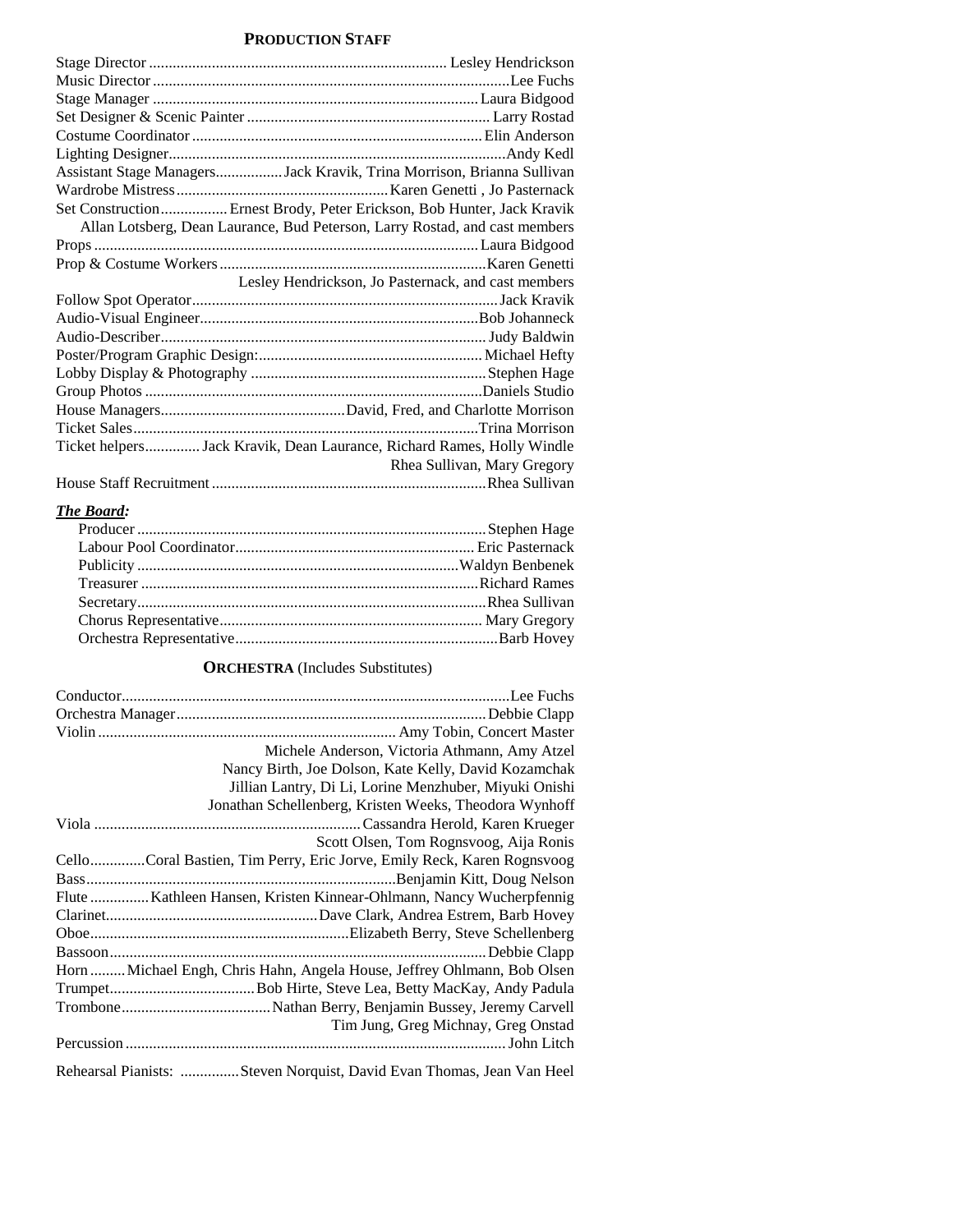## **GLOSSARY** *(in order of occurrence)*

#### **Act I:**

**what took place, I ween shook his composure boasted**— believe

**and thus with sinning cloyed** — fed up; usually with something sweet (but not here)

**I shipped... in a revenue sloop** — I sailed ... in a medium-sized Customs patrol boat

- **she proved to be a frigate and she up with her ports, and fires with a thirty-two**—the well-armed fighting ship opened her gun-ports (shutters) & fired a 32-lb. cannon shot
- **which paralyzed the Parley-voo ... only a darned Mounseer ... Froggee answers with a shout ... to fight a French fal-lal** — slang terms for a Frenchman, or in this case, a French ship. *Fal-lal* suggests foppery.

**she is sartin for to strike** — certain to strike her colors, i.e. lower her flag in surrender **we up with our helm and we scuds before the breeze** — turned, to sail with the wind **belay ... 'Vast heavin'** — stop ... Stop sighing

**and a Barrowknight to boot, if all had their rights** — slang for Baronet

**A Crichton of early romance** — James Crichton (1560-1583) brilliant Scottish adventurer **stir it and stump it** — boast, as in making stump speeches (campaign speeches)

**From Ovid and Horace to Swinburne and Morris** — Ovid and Horace are famous classical Roman poets; Swinburne a Vicorian aesthetic poet; William Morris was a poet as well as a designer of wallpaper and household furnishings, of the Pre-Raphaelite school.

**Is it meet that a stranger should so express himself?** — proper

**...be permitted to salute the flag I'm a-goin' to sail under?** — salute also means kiss **a better hand at turning-in a dead-eye don't walk a deck** — applying tension to a kind of crude block-and-tackle apparatus for tightening the shrouds of a mast

Hearts often **tack** — change direction

**Cheerily carols the lark over the**  $\cot$  **— cottage** 

**Cytherean posies** — lovers' bouquets (the island of Cythera is associated with Aphrodite) **With flattery sated, high-flown and inflated** — filled to capacity

**from charms intramural to prettiness rural** — literally, between (city) walls

**the sudden transition is simply Elysian** — the heaven-like part of the Greek underworld **Come Amaryllis, come Chloe and Phyllis** — poetic names of rustic Arcadian maidens **stone from a strong catapult (a trice)** — rope-and-pulley arrangement (for a catapult?) **ought you to stand off-and-on** — nautical for tack in and out along a shore; hence, to dither **His rightful title I have long**  $\overline{enjoved}$  — in the sense of "had the use of"

**but when completely rated Bad Baronet am I** — established

**When I'm a bad Bart I will tell taradiddles** — short for Baronet; taradiddles are fibs **adieu with good grace to my morals sententious** — expressed as maxims or cliches

#### **Act II:**

**without the elision** — without skipping anything (e.g. his first name), and pronounced fully **Valley-de-sham** — valet-de-chambre, or personal servant (gentleman's gentleman) **When the night-wind howls in the chimney cowls** — hooded chimney-tops **when the <u>footpads</u>** quail — robber or highwayman (to quail is to recoil in fear) **away they go with a mop and a mow** — gestures and grimaces **with his ladye-toast** — lady to whom toasts are drunk **With a kiss, perhaps, on her lantern chaps** — long thin jaws, looking hollow-cheeked **On Thursday I shot a fox** — Fox-hunting country gentlemen protected foxes assiduously so their sport would be better. Shooting one was considered outrageous. **suffering much from spleen and vapours** — melancholy and nervous weakness Now I'm a dab at penny readings — an expert at a wholesome kind of "improving" entertainment with music, recitations, and readings **In fact we rule a National School** — church-connected school for the poor **a gentle district visitor** — church worker who helps clergymen in pastoral visits **Eschew melodrama** — abstain from **give them tea and barley-water** — thin barley broth used medicinally **Basingstoke** — a prosaic town southwest of London (on the rail line to Cornwall) **pure and blameless ratepayer** — taxpayer **When the tempest 'gan to lower** — (rhymes with sour) threaten **help him... like the mousie in the fable** — a mouse helped a lion in one of Aesop's tales **why I do not pipe my eye** — cry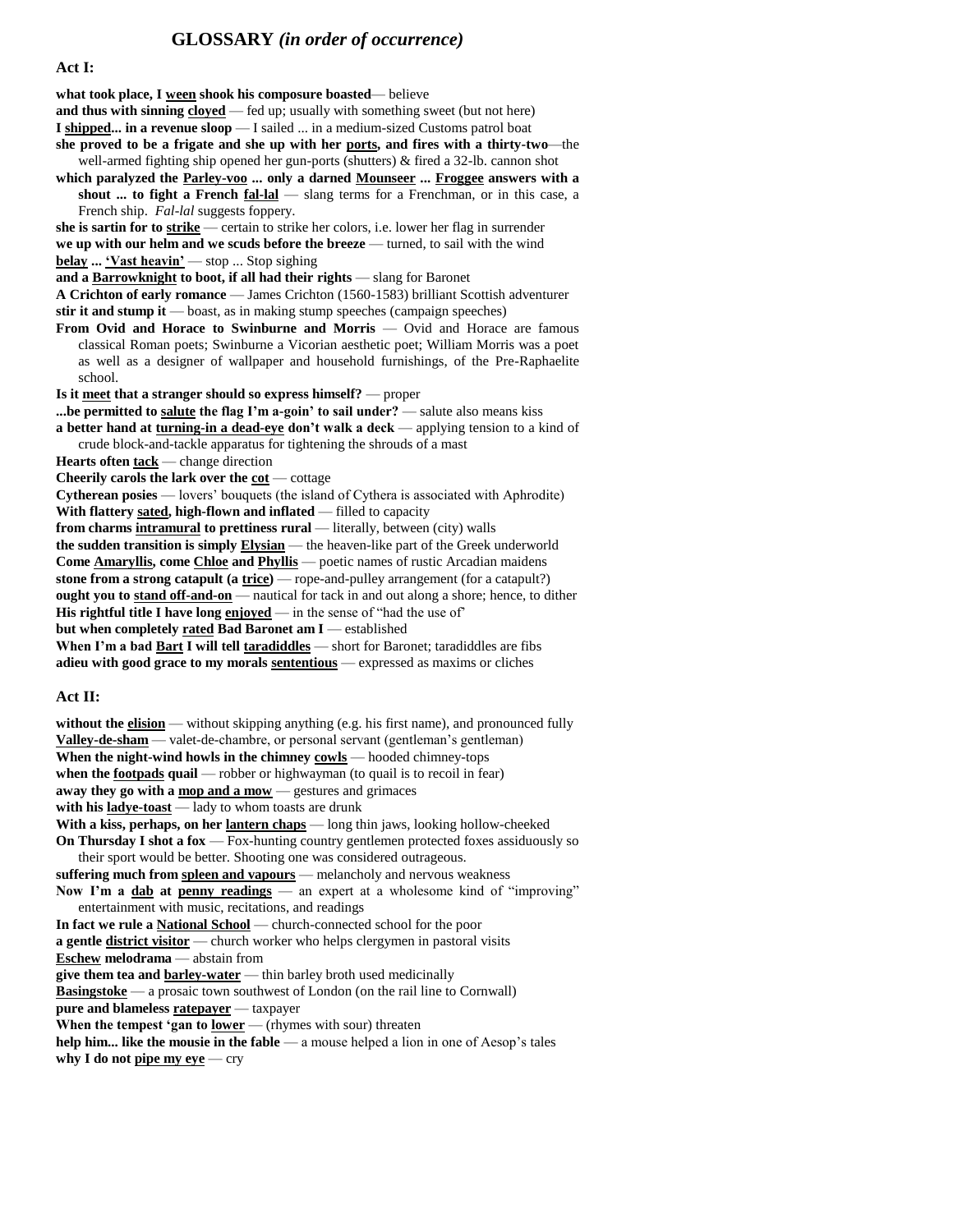## **CONTRIBUTORS**

#### **Noble Ancestors** (\$100 and over)

Arlene & Tom Alm  $\triangle$  Suzanne Ammerman  $\triangle$  Philip Asgian  $\triangle$  Jerome and Sharon Berkowitz  $\triangleleft$  Lee Borah  $\triangleleft$  In memory of Jim Fogo  $\triangleleft$  General Mills Foundation  $\triangleleft$ Carol & Greg Gross  $\triangle$  Douglas O. Happe  $\triangle$  Barb Hovey  $\triangle$  Jack & Geraldine King  $\cdot$  John Litch  $\cdot$  Shirley Moore  $\cdot$  John Orbison  $\cdot$  Riley Owens, Jr.  $\cdot$  Derrill M. Pankow  $\triangle$  Garry & Mary Ann Peterson  $\triangle$  Nancy & Bert Poritsky  $\triangle$  Tom & Beverly Rogers  $\triangleleft$  Paul & Patricia Sackett  $\triangleleft$  Leon Satran, MD  $\triangleleft$  The family of Steven and Mary Schier  $\triangle$  Radonna & Jim Schwarz  $\triangle$  Richard Evan Stone  $\triangle$ 

#### **Virtuous Persons** (\$50 - \$99)

Benjamin & Aroti Bayman  $\cdot \cdot$  Jeffrey R. Brown  $\cdot \cdot$  Richard T. Crane  $\cdot \cdot$  Eric Newman & Janice Gepner ❖ Elizabeth Hawn ❖ Bob & Marge Hennesy ❖ Warren Ibele ❖ Marjorie and James Jacobsen ❖ Bill & Nancy Jones ❖ Mary S. Jones ❖ Kenneth Kauffman ❖ Margaret Kirkpatrick ❖ Rachel Levitt ❖ Rachael Lininger ◆ Michael Mack ◆ Dr. Merle Mark ◆ Jean McCampbell ◆ Philip Melmer ◆ Dan Peterson ❖ Ralph S. Schneider ❖ Vincent Shields ❖ Doug Siems ❖ Glenn Skoy ◆ Joan T. Smith ◆ Robert Stiles ◆ Brett D. Wagner ◆

## **Bucks, Blades, and Professional Bridesmaids** (up to \$50)

Valarie C. Anderson ❖ Phillip & Karen Bergem ❖ Mary & Robert Boehlke ❖ Dr. Charles J. Boltuck  $\triangle$  James Booth  $\triangle$  John Brookes  $\triangle$  Judith & Richard Brownlee ◆ Donna Carlson ◆ Richard Carr ◆ Carole Christensen ◆ Jeanne Cornish ◆ Jane Kirtley & Stephen Cribari ❖ Tom Decker ❖ Siobhan Dugan ❖ Ginger Dunivan ❖ Jean Eastman ❖ Sally J. Economon ❖ Ian Ellis ❖ Patricia Fiske ❖ Mary McEvoy & Terence Fruth  $\triangle$  Gayle Gaskill  $\triangle$  Lawrence & Grace Gilmer  $\triangle$  Brian & Linda Goodspeed  $\cdot$  Kathleen Green  $\cdot$  Carol & Walter Griffin  $\cdot$  Vicky Hagens  $\cdot$ Florence Halverson ❖ Linda Dexter Hancher ❖ Jack & Grace Harkness ❖ John C. Henrikson ❖ Del Holmes ❖ Richard Horton & Victoria Houseman ❖ C. Joseph & Katherine Howard  $\div$  Mary Ann Huelster  $\div$  Sheila Kantar  $\div$  Marita Karlisch  $\div$ Ann Klein ❖ Jake Koller ❖ Sid Konikoff ❖ Annamarie Langlie ❖ Thomas & Elizabeth Lanzatella  $\triangle$  Rhett & Jodi Lavin-Tompkins  $\triangle$  Mary Leahy  $\triangle$  Sanford Lipsky ❖ Lynn Lockhart ❖ Joan Lorman ❖ Roderick & Joanne MacDonald ❖ Don Mittelstadt ❖ Michael Monsor ❖ Colleen Netzell ❖ Julia Olmstead ❖ K. C. O'Malley  $\div$  Angie O'Neill  $\div$  Daniel P. O'Neill  $\div$  Dan & Pat Panshin  $\div$  Jo and Eric Pasternack ❖ Pat Pennington ❖ Elsa Peterson ❖ Robert Pierson ❖ Bobbie Recht  $\cdot$  Molly Redmond  $\cdot$  Marilyn Reichman  $\cdot$  Pat Rosaves  $\cdot$  Jack Ross  $\cdot$ Shirley Sailors ❖ Elaine Savick ❖ Russell G. Schroedl ❖ Dennis Shogren ❖ Lawrence Smith  $\triangleleft$  Stacey & David Smith  $\triangleleft$  Peggy Spurgeon, in memory of Blake Jones ❖ Mike Stone ❖ Evelyn Struthers ❖ Wendi S. Ward ❖ Martha Wilson ❖ Kathy & Ed Wolter ❖ Lorraine Zauft ❖

#### **ACKNOWLEDGMENTS**

**Special Thanks to Plymouth Congregational Church and its staff for 30 years of this theatrical partership**; thanks also to Youth Performance Company, VSA Arts of Minnesota, Lake Harriet United Methodist Church, and our neat little, sweet little band of ushers, ticket sellers, and concessionaires.

| Since its founding in 1979 by Dick Fishel and Jim Hart, the company has produced all the |
|------------------------------------------------------------------------------------------|
| Gilbert and Sullivan shows: <i>Trial By Jury</i> (1979), <i>Patience</i> (1980),         |
| Iolanthe (1981), Princess Ida (1982), Ruddigore (1983), The Gondoliers (1984), The       |
| Mikado (Spring 1985), The Sorcerer (Fall 1985),                                          |
| The Pirates of Penzance (1986), The Yeomen of the Guard (1987),                          |
| Utopia, Ltd. (1988), H.M.S. Pinafore (1989), Patience (1990),                            |
| The Grand Duke (1991), Iolanthe (1992), Princess Ida (1993),                             |
| The Gondoliers (1994), Ruddigore (1995), The Mikado (Spring 1996),                       |
| The Zoo and Trial By Jury (Fall 1996), The Sorcerer (1997),                              |
| The Pirates of Penzance (1998), The Yeomen of the Guard (1999),                          |
| Offenbach's Orpheus in the Underworld (2000), H.M.S. Pinafore (2001),                    |
| Patience (2002), The Grand Duke (2003), Iolanthe (2004),                                 |
| The Gondoliers (2005), Princess Ida (2006), The Mikado (2007)                            |
| and Utopia, Limited (2008)                                                               |
| In the Spring of 2010, we will present <b>The Sorcerer</b> .                             |
|                                                                                          |

Our next Lake Harriet Bandshell performance will be *HMS Pinafore*, on July 11 & 12 of 2009